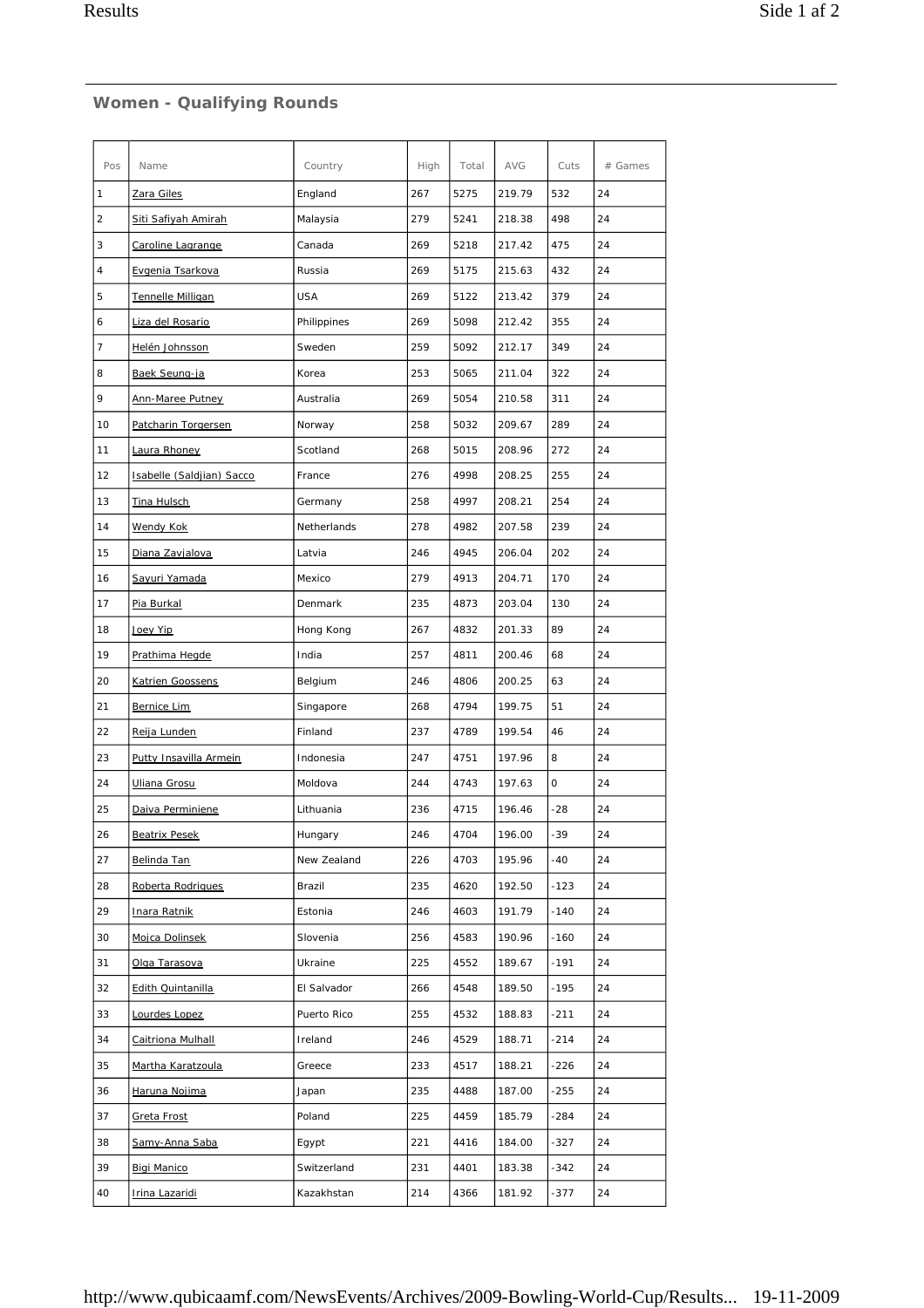| 41 | <b>Ivette Ching</b>   | Venezuela        | 233 | 4341 | 180.88 | $-402$  | 24 |
|----|-----------------------|------------------|-----|------|--------|---------|----|
| 42 | Letizia Torregrossa   | Italy            | 232 | 4334 | 180.58 | $-409$  | 24 |
| 43 | Inna Kunts            | Belarus          | 215 | 4315 | 179.79 | $-428$  | 24 |
| 44 | Yuen Nga Lai          | Macau            | 215 | 4284 | 178.50 | $-459$  | 24 |
| 45 | Danielle Le Couvey    | Guernsey         | 236 | 4240 | 176.67 | $-503$  | 24 |
| 46 | Justina Sturrup       | Bahamas          | 229 | 4220 | 175.83 | -523    | 24 |
| 47 | Hanadi Al Muzaiel     | Kuwait           | 228 | 4219 | 175.79 | $-524$  | 24 |
| 48 | Ana Vieira            | Portugal         | 243 | 4198 | 174.92 | $-545$  | 24 |
| 49 | Nhu Y Nguyen          | Vietnam          | 213 | 4183 | 174.29 | $-560$  | 24 |
| 50 | Pilar Perales Alcacer | Catalonia        | 214 | 4181 | 174.21 | $-562$  | 24 |
| 51 | Nasheeha King         | Mauritius        | 220 | 4178 | 174.08 | $-565$  | 24 |
| 52 | Svatava Stybnarova    | Czech Republic   | 236 | 4143 | 172.63 | $-600$  | 24 |
| 53 | Donna Horton          | Northern Ireland | 227 | 4132 | 172.17 | $-611$  | 24 |
| 54 | Dominique Merlo       | Reunion          | 221 | 4128 | 172.00 | $-615$  | 24 |
| 55 | Laura Lopez Marazuel  | Spain            | 212 | 4114 | 171.42 | $-629$  | 24 |
| 56 | Janet Abril           | Pakistan         | 193 | 4088 | 170.33 | $-655$  | 24 |
| 57 | Jessica Paluzzi       | South Africa     | 211 | 4050 | 168.75 | $-693$  | 24 |
| 58 | Felicia Bianu         | Romania          | 213 | 4018 | 167.42 | $-725$  | 24 |
| 59 | Lucrecia Lopez Jove   | Argentina        | 208 | 3902 | 162.58 | $-841$  | 24 |
| 60 | Hela Meziou           | Tunisia          | 214 | 3887 | 161.96 | -856    | 24 |
| 61 | Lorraine Jarvis       | Jersey           | 185 | 3871 | 161.29 | $-872$  | 24 |
| 62 | Hind Al Hammadi       | <b>UAE</b>       | 187 | 3679 | 153.29 | $-1064$ | 24 |
| 63 | Bienvinida Schlosser  | Austria          | 192 | 3636 | 151.50 | $-1107$ | 24 |
| 64 | Svetlana Klimoyts     | Uzbekistan       | 182 | 3590 | 149.58 | $-1153$ | 24 |
| 65 | Petra Stankova        | Slovakia         | 196 | 3502 | 145.92 | $-1241$ | 24 |
| 66 | Rita Defranco         | Ethiopia         | 202 | 3466 | 144.42 | $-1277$ | 24 |
|    |                       |                  |     |      |        |         |    |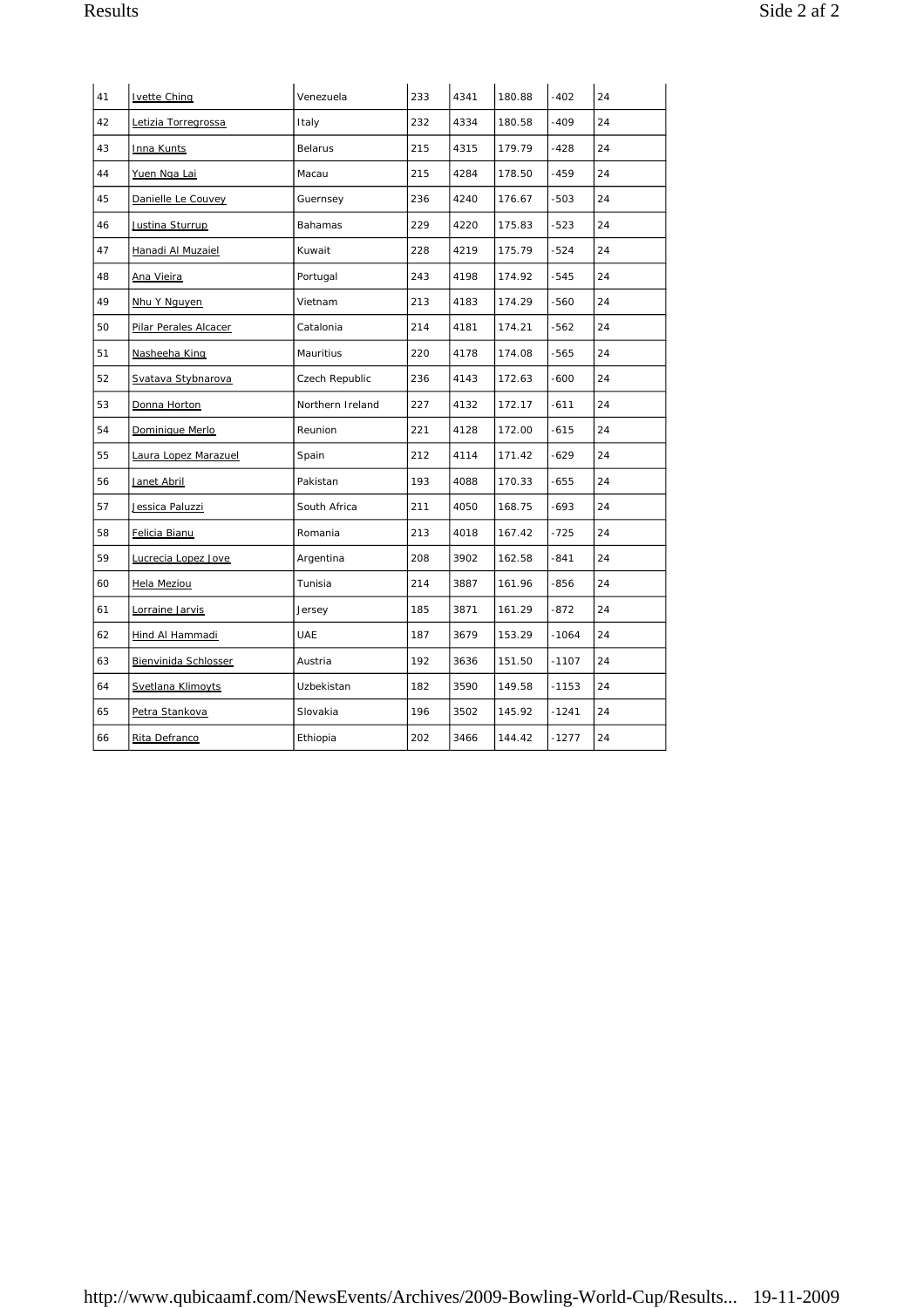## **Women - Quarter Finals (Top 24)**

| Pos            | Name                      | Country     | High | Total | <b>AVG</b> | Cuts         | # Games |
|----------------|---------------------------|-------------|------|-------|------------|--------------|---------|
| 1              | Zara Giles                | England     | 267  | 7026  | 219.56     | 266          | 32      |
| $\overline{2}$ | Siti Safiyah Amirah       | Malaysia    | 279  | 6963  | 217.59     | 203          | 32      |
| 3              | Caroline Lagrange         | Canada      | 278  | 6884  | 215.13     | 124          | 32      |
| $\overline{4}$ | Diana Zavjalova           | Latvia      | 279  | 6834  | 213.56     | 74           | 32      |
| 5              | Tennelle Milligan         | <b>USA</b>  | 269  | 6809  | 212.78     | 49           | 32      |
| 6              | Helén Johnsson            | Sweden      | 259  | 6798  | 212.44     | 38           | 32      |
| $\overline{7}$ | Liza del Rosario          | Philippines | 269  | 6793  | 212.28     | 33           | 32      |
| 8              | Baek Seung-ja             | Korea       | 257  | 6760  | 211.25     | $\mathsf{O}$ | 32      |
| 9              | Evgenia Tsarkova          | Russia      | 269  | 6750  | 210.94     | $-10$        | 32      |
| 10             | Tina Hulsch               | Germany     | 259  | 6631  | 207.22     | $-129$       | 32      |
| 11             | Isabelle (Saldjian) Sacco | France      | 276  | 6629  | 207.16     | $-131$       | 32      |
| 12             | Patcharin Torgersen       | Norway      | 258  | 6616  | 206.75     | $-144$       | 32      |
| 13             | Wendy Kok                 | Netherlands | 278  | 6613  | 206.66     | $-147$       | 32      |
| 14             | Laura Rhoney              | Scotland    | 268  | 6600  | 206.25     | $-160$       | 32      |
| 15             | Ann-Maree Putney          | Australia   | 269  | 6596  | 206.13     | $-164$       | 32      |
| 16             | Katrien Goossens          | Belgium     | 265  | 6561  | 205.03     | $-199$       | 32      |
| 17             | Pia Burkal                | Denmark     | 236  | 6522  | 203.81     | $-238$       | 32      |
| 18             | Joey Yip                  | Hong Kong   | 267  | 6504  | 203.25     | -256         | 32      |
| 19             | Sayuri Yamada             | Mexico      | 279  | 6446  | 201.44     | $-314$       | 32      |
| 20             | Bernice Lim               | Singapore   | 268  | 6407  | 200.22     | $-353$       | 32      |
| 21             | Prathima Hegde            | India       | 257  | 6383  | 199.47     | -377         | 32      |
| 22             | Putty Insavilla Armein    | Indonesia   | 247  | 6374  | 199.19     | -386         | 32      |
| 23             | Uliana Grosu              | Moldova     | 244  | 6306  | 197.06     | $-454$       | 32      |
| 24             | Reija Lunden              | Finland     | 237  | 6215  | 194.22     | $-545$       | 32      |
|                |                           |             |      |       |            |              |         |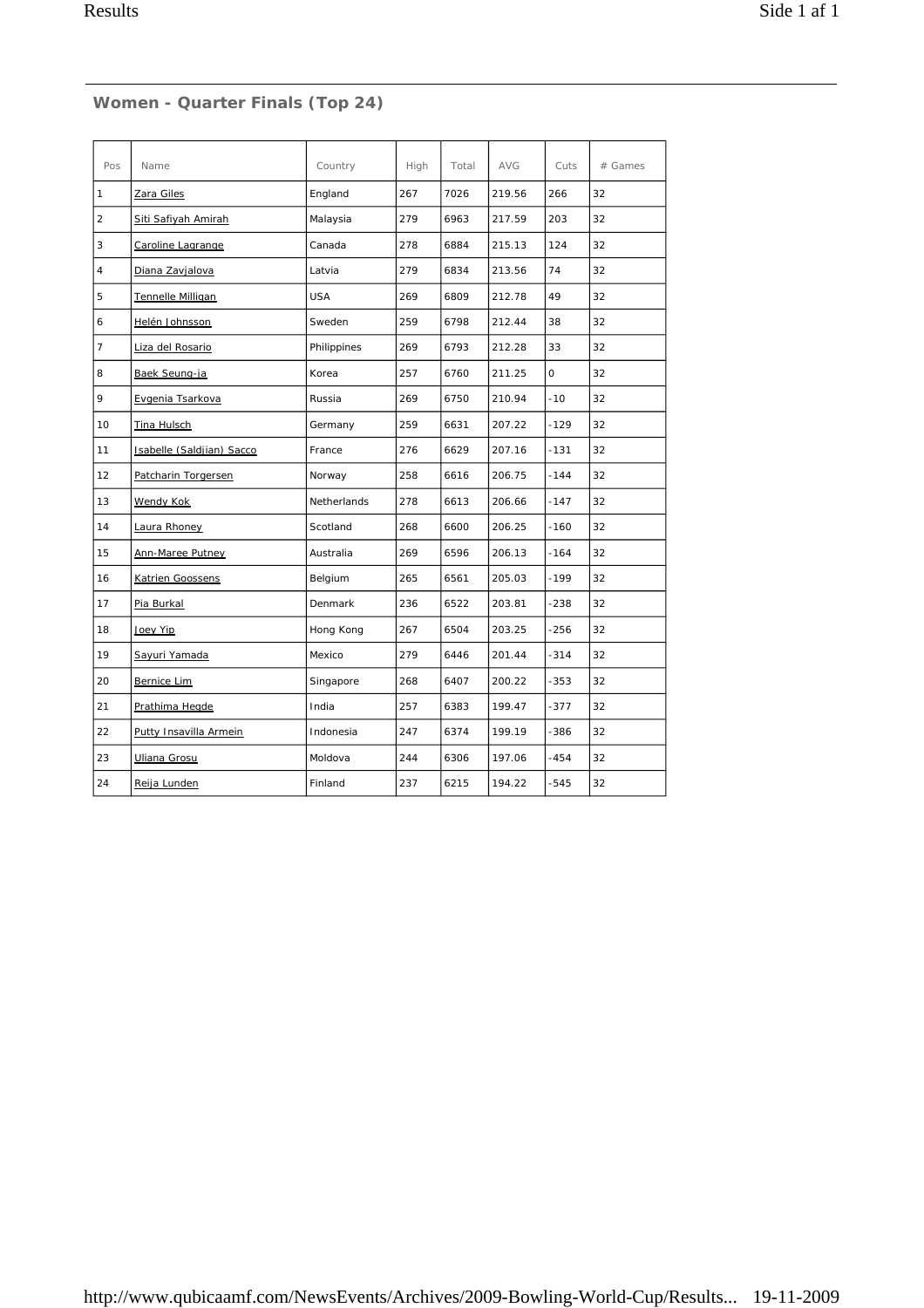### **Women - Semi Finals (Top 8)**

| Pos            | Name                 | Country            | High | Total | <b>AVG</b> | Cuts   | #     | Total<br>inc. | #Win           | #Ties | #Loss          |
|----------------|----------------------|--------------------|------|-------|------------|--------|-------|---------------|----------------|-------|----------------|
|                |                      |                    |      |       |            |        | Games | bonus         |                |       |                |
| $\mathbf{1}$   | Caroline<br>Lagrange | Canada             | 276  | 8541  | 219.00     | 185    | 39    | 8751          | $\overline{7}$ |       | $\mathbf 0$    |
| $\overline{2}$ | Siti<br>Amirah       | Safiyah   Malaysia | 290  | 8540  | 218.97     | 94     | 39    | 8660          | 4              |       | 3              |
| 3              | Zara Giles           | England            | 267  | 8506  | $218.10$ 0 |        | 39    | 8566          | $\overline{2}$ |       | 5              |
| $\overline{4}$ | Baek Seung-ja        | Korea              | 259  | 8333  | 213.67     | $-53$  | 39    | 8513          | 6              |       | 1              |
| 5              | Helén Johnsson       | Sweden             | 279  | 8300  | 212.82     | $-116$ | 39    | 8450          | 5              |       | $\overline{2}$ |
| 6              | Liza del Rosario     | Philippines 269    |      | 8296  | 212.72     | $-240$ | 39    | 8326          | 1              |       | 6              |
| $\overline{7}$ | Diana Zavjalova      | Latvia             | 259  | 8264  | 211.90     | $-272$ | 39    | 8294          | 1              |       | 6              |
| 8              | Tennelle Milligan    | <b>USA</b>         | 269  | 8224  | 210.87     | $-282$ | 39    | 8284          | $\overline{2}$ |       | 5              |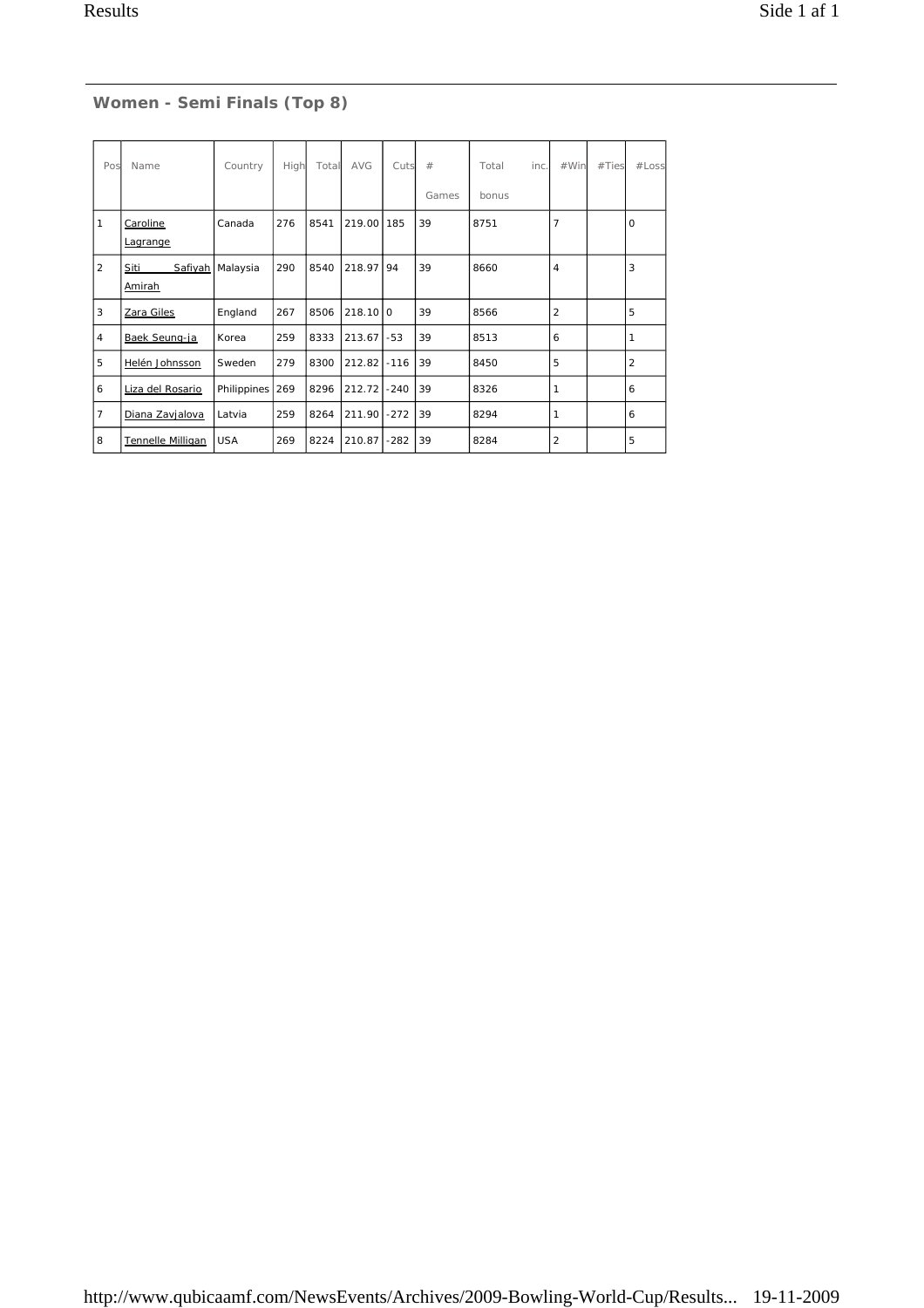#### **Women - Final Results**

|                              | <b>Semifinals</b>   |          |               |                |                |                        |                     |  |  |  |  |
|------------------------------|---------------------|----------|---------------|----------------|----------------|------------------------|---------------------|--|--|--|--|
| Pos                          | Player              | Country  | G1            | G <sub>2</sub> |                | G <sub>3</sub>   Frame | Lane                |  |  |  |  |
| $\overline{2}$               | Siti Safiyah Amirah | Malaysia | 180           | 218            | 0              | <b>View</b>            | <b>Online Score</b> |  |  |  |  |
|                              | VS.                 |          |               |                |                |                        |                     |  |  |  |  |
| 3                            | Zara Giles          | England  |               | $202$ 226 0    |                | <b>View</b>            | Online Score        |  |  |  |  |
|                              |                     |          | <b>Finals</b> |                |                |                        |                     |  |  |  |  |
| Pos                          | Player              | Country  | G1            | G2             | G <sub>3</sub> | Frame                  | Lane                |  |  |  |  |
| 1                            | Caroline Lagrange   | Canada   | 189           | 210            | 218            |                        | Online Score        |  |  |  |  |
|                              |                     |          | VS.           |                |                |                        |                     |  |  |  |  |
| $\overline{2}$<br>Zara Giles |                     | England  | 194           | 181            | 211            |                        | Online Score        |  |  |  |  |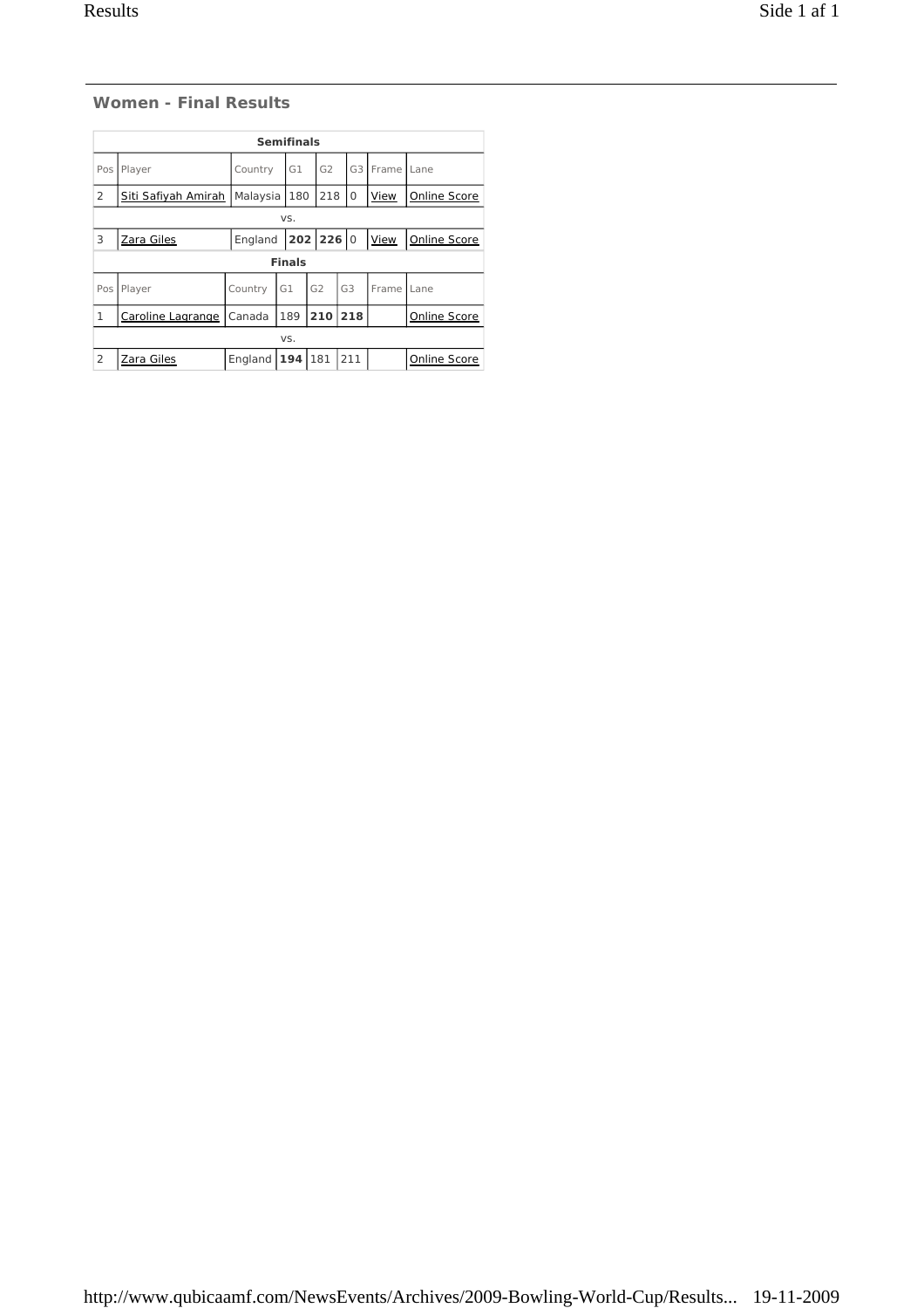### **Men - Qualifying Rounds**

| Pos            | Name                   | Country      | High | Total | <b>AVG</b> | Cuts           | # Games |
|----------------|------------------------|--------------|------|-------|------------|----------------|---------|
| 1              | Choi Yong-Kyu          | Korea        | 279  | 5652  | 235.50     | 689            | 24      |
| $\overline{2}$ | Ryan Leonard Lalisang  | Indonesia    | 279  | 5366  | 223.58     | 403            | 24      |
| 3              | Martin Larsen          | Sweden       | 280  | 5282  | 220.08     | 319            | 24      |
| 4              | Michael Schmidt        | Canada       | 279  | 5279  | 219.96     | 316            | 24      |
| 5              | Zulmazran Zulkifli     | Malaysia     | 257  | 5232  | 218.00     | 269            | 24      |
| 6              | Surasak Manuwong       | Thailand     | 258  | 5221  | 217.54     | 258            | 24      |
| 7              | Walter Ray Williams Jr | <b>USA</b>   | 298  | 5156  | 214.83     | 193            | 24      |
| 8              | <b>Wicky Yeung</b>     | Hong Kong    | 247  | 5153  | 214.71     | 190            | 24      |
| 9              | Hussain Al Suwaidi     | <b>UAE</b>   | 257  | 5124  | 213.50     | 161            | 24      |
| 10             | Thomas Larsen          | Denmark      | 266  | 5116  | 213.17     | 153            | 24      |
| 11             | Mark Kerr              | Scotland     | 287  | 5110  | 212.92     | 147            | 24      |
| 12             | David Canady           | Germany      | 259  | 5087  | 211.96     | 124            | 24      |
| 13             | <b>Arturs Levikins</b> | Latvia       | 254  | 5062  | 210.92     | 99             | 24      |
| 14             | <b>Kert Truus</b>      | Estonia      | 279  | 5043  | 210.13     | 80             | 24      |
| 15             | Darren Cundy           | England      | 268  | 5030  | 209.58     | 67             | 24      |
| 16             | Mykhaylo Kalika        | Ukraine      | 269  | 5022  | 209.25     | 59             | 24      |
| 17             | Basel Al-Anzi          | Kuwait       | 255  | 5019  | 209.13     | 56             | 24      |
| 18             | Ryo Yamanaka           | Japan        | 272  | 5007  | 208.63     | 44             | 24      |
| 19             | Gabriel Sanchez        | Puerto Rico  | 256  | 5001  | 208.38     | 38             | 24      |
| 20             | <b>Maarten Pittens</b> | Netherlands  | 255  | 4992  | 208.00     | 29             | 24      |
| 21             | Choi Io Fai            | Macau        | 257  | 4979  | 207.46     | 16             | 24      |
| 22             | Daniel Falconi         | Mexico       | 266  | 4973  | 207.21     | 10             | 24      |
| 23             | Alan Bride             | Ireland      | 245  | 4967  | 206.96     | $\overline{4}$ | 24      |
| 24             | Sonny Requerra         | New Zealand  | 238  | 4963  | 206.79     | O              | 24      |
| 25             | Paeng Nepomuceno       | Philippines  | 249  | 4960  | 206.67     | -3             | 24      |
| 26             | Michael Loos           | Austria      | 279  | 4956  | 206.50     | $-7$           | 24      |
| 27             | Marco Reviglio         | Italy        | 263  | 4946  | 206.08     | $-17$          | 24      |
| 28             | Ammar Tarrad           | Saudi Arabia | 258  | 4932  | 205.50     | $-31$          | 24      |
| 29             | Jay Leon Guerrero      | Guam         | 269  | 4931  | 205.46     | -32            | 24      |
| 30             | Paco Rodriguez         | Spain        | 259  | 4920  | 205.00     | $-43$          | 24      |
| 31             | Olivier Leroy          | Belgium      | 257  | 4909  | 204.54     | $-54$          | 24      |
| 32             | Petter Hansen          | Norway       | 257  | 4905  | 204.38     | $-58$          | 24      |
| 33             | <b>Andres Fallas</b>   | Costa Rica   | 296  | 4904  | 204.33     | -59            | 24      |
| 34             | Zoltan Skobrics        | Hungary      | 257  | 4894  | 203.92     | -69            | 24      |
| 35             | <b>Eddy Fuentes</b>    | Venezuela    | 245  | 4894  | 203.92     | -69            | 24      |
| 36             | Larry Vontobel         | Switzerland  | 236  | 4881  | 203.38     | -82            | 24      |
| 37             | Leonidas Managkos      | Greece       | 242  | 4857  | 202.38     | $-106$         | 24      |
| 38             | Jonathan Hocsman       | Argentina    | 259  | 4850  | 202.08     | $-113$         | 24      |
| 39             | Mubarak Almuraikhi     | Qatar        | 241  | 4846  | 201.92     | $-117$         | 24      |
| 40             | Gennadiy Sidorov       | Russia       | 279  | 4845  | 201.88     | $-118$         | 24      |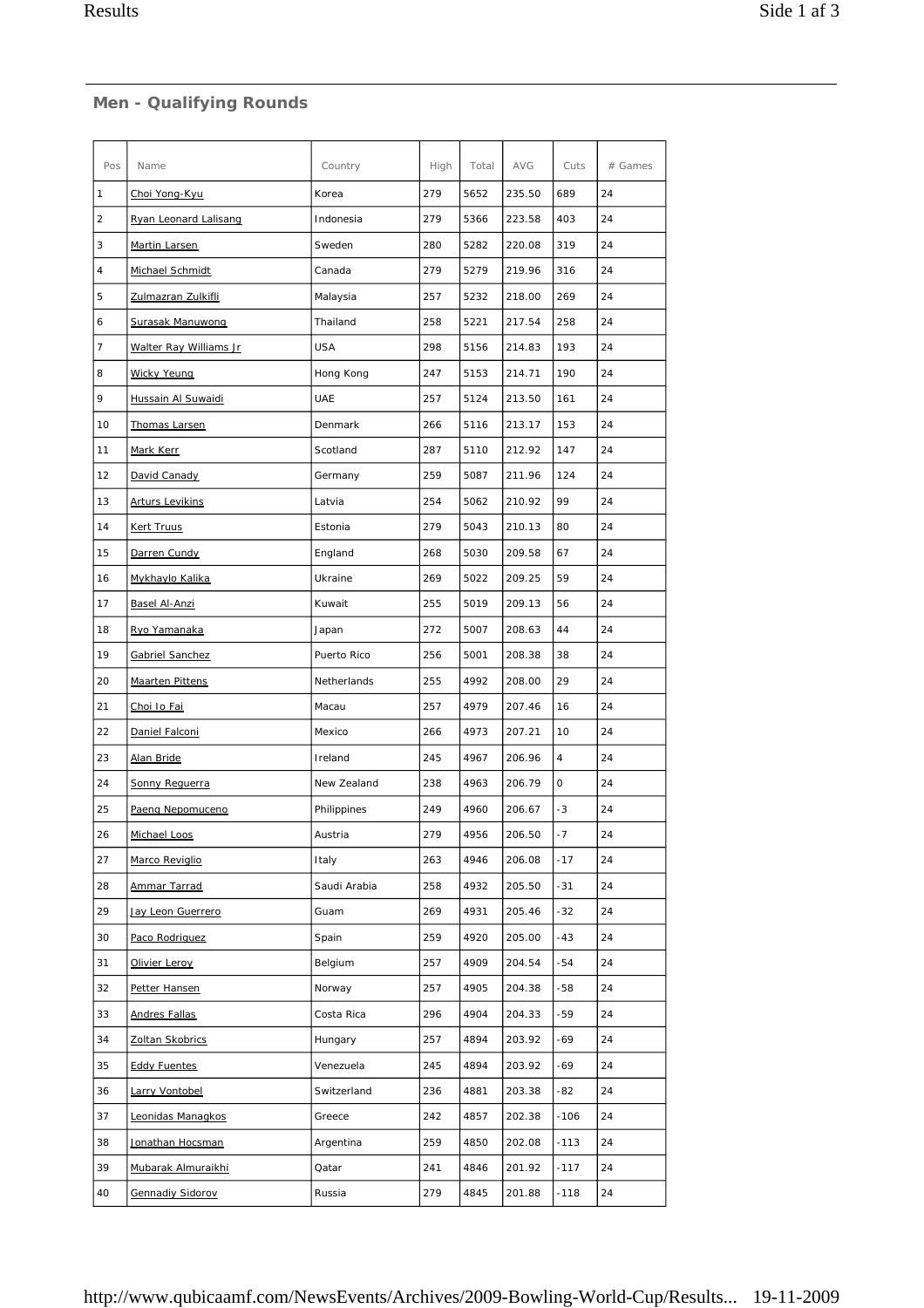| 41 | Paul Trotter              | Australia        | 264 | 4843 | 201.79 | $-120$ | 24 |
|----|---------------------------|------------------|-----|------|--------|--------|----|
| 42 | Dhruv Sarda               | India            | 277 | 4807 | 200.29 | $-156$ | 24 |
| 43 | Paul Wright               | Jersey           | 276 | 4791 | 199.63 | $-172$ | 24 |
| 44 | <b>Arnar Saebergsson</b>  | Iceland          | 268 | 4783 | 199.29 | $-180$ | 24 |
| 45 | <b>Thierry Sacco</b>      | France           | 235 | 4771 | 198.79 | $-192$ | 24 |
| 46 | <b>Florian Mihailescu</b> | Romania          | 268 | 4762 | 198.42 | $-201$ | 24 |
| 47 | Remy Ong                  | Singapore        | 269 | 4756 | 198.17 | $-207$ | 24 |
| 48 | Ahmad Athery Hj Abd Samad | <b>Brunei</b>    | 297 | 4689 | 195.38 | $-274$ | 24 |
| 49 | Raul Galvez Galisteo      | Catalonia        | 252 | 4661 | 194.21 | $-302$ | 24 |
| 50 | Yasser El-Sherbeny        | Egypt            | 247 | 4657 | 194.04 | $-306$ | 24 |
| 51 | Jonathan Heres            | Panama           | 255 | 4648 | 193.67 | $-315$ | 24 |
| 52 | Derek Tomlin              | Guernsey         | 222 | 4631 | 192.96 | $-332$ | 24 |
| 53 | Maher Aneed               | Iraq             | 265 | 4603 | 191.79 | $-360$ | 24 |
| 54 | Petr Kabrhel              | Czech Republic   | 237 | 4591 | 191.29 | $-372$ | 24 |
| 55 | ljaz Ur Rehman            | Pakistan         | 252 | 4588 | 191.17 | $-375$ | 24 |
| 56 | Ari Savola                | Finland          | 233 | 4585 | 191.04 | $-378$ | 24 |
| 57 | Pawel Bielski             | Poland           | 238 | 4579 | 190.79 | $-384$ | 24 |
| 58 | Ahmed Mohamed Al-Bastiki  | Bahrain          | 238 | 4549 | 189.54 | $-414$ | 24 |
| 59 | Kevin Horton              | Northern Ireland | 267 | 4537 | 189.04 | $-426$ | 24 |
| 60 | Miguel Arevalo            | El Salvador      | 246 | 4535 | 188.96 | $-428$ | 24 |
| 61 | <b>Elkhan Feyzullayev</b> | Azerbaijan       | 234 | 4523 | 188.46 | $-440$ | 24 |
| 62 | Kenneth Arpa              | Malta            | 256 | 4513 | 188.04 | $-450$ | 24 |
| 63 | Ladislav Frunyo           | Slovakia         | 241 | 4511 | 187.96 | $-452$ | 24 |
| 64 | Charis Panayiotou         | Cyprus           | 237 | 4488 | 187.00 | $-475$ | 24 |
| 65 | Stuart Chamberlain        | Wales            | 247 | 4487 | 186.96 | $-476$ | 24 |
| 66 | Mohamed al Masri          | Jordan           | 243 | 4482 | 186.75 | $-481$ | 24 |
| 67 | Jason Bezuidenhout        | South Africa     | 269 | 4472 | 186.33 | $-491$ | 24 |
| 68 | Michael Wood              | Gibraltar        | 235 | 4419 | 184.13 | $-544$ | 24 |
| 69 | Franz Monteiro            | Brazil           | 226 | 4403 | 183.46 | $-560$ | 24 |
| 70 | Salimjan Bekmuratov       | Uzbekistan       | 218 | 4400 | 183.33 | $-563$ | 24 |
| 71 | Dovydas Dusevicius        | Lithuania        | 219 | 4390 | 182.92 | $-573$ | 24 |
| 72 | Matej Fegus               | Slovenia         | 231 | 4383 | 182.63 | -580   | 24 |
| 73 | John Fox                  | Bahamas          | 222 | 4358 | 181.58 | $-605$ | 24 |
| 74 | Gia Phu Pham              | Vietnam          | 236 | 4346 | 181.08 | $-617$ | 24 |
| 75 | Marin Tranier             | New Caledonia    | 213 | 4268 | 177.83 | $-695$ | 24 |
| 76 | Raju Shrestha             | Nepal            | 224 | 4266 | 177.75 | $-697$ | 24 |
| 77 | Maurice Talane            | French Guiana    | 211 | 4262 | 177.58 | $-701$ | 24 |
| 78 | Nuno Martinho             | Portugal         | 229 | 4255 | 177.29 | $-708$ | 24 |
| 79 | Makhmut Iskhakov          | Kazakhstan       | 233 | 4249 | 177.04 | $-714$ | 24 |
| 80 | Tuvshinsanaa Miyesenge    | Mongolia         | 217 | 4188 | 174.50 | $-775$ | 24 |
| 81 | <b>Tiago Pontes</b>       | Azores           | 222 | 4156 | 173.17 | $-807$ | 24 |
| 82 | Jean Marie Defaud         | Reunion          | 231 | 4153 | 173.04 | $-810$ | 24 |
| 83 | Dejene Hailemariam        | Ethiopia         | 222 | 4106 | 178.52 | -857   | 24 |
| 84 | Pavel Sobolev             | Belarus          | 223 | 4095 | 170.63 | -868   | 24 |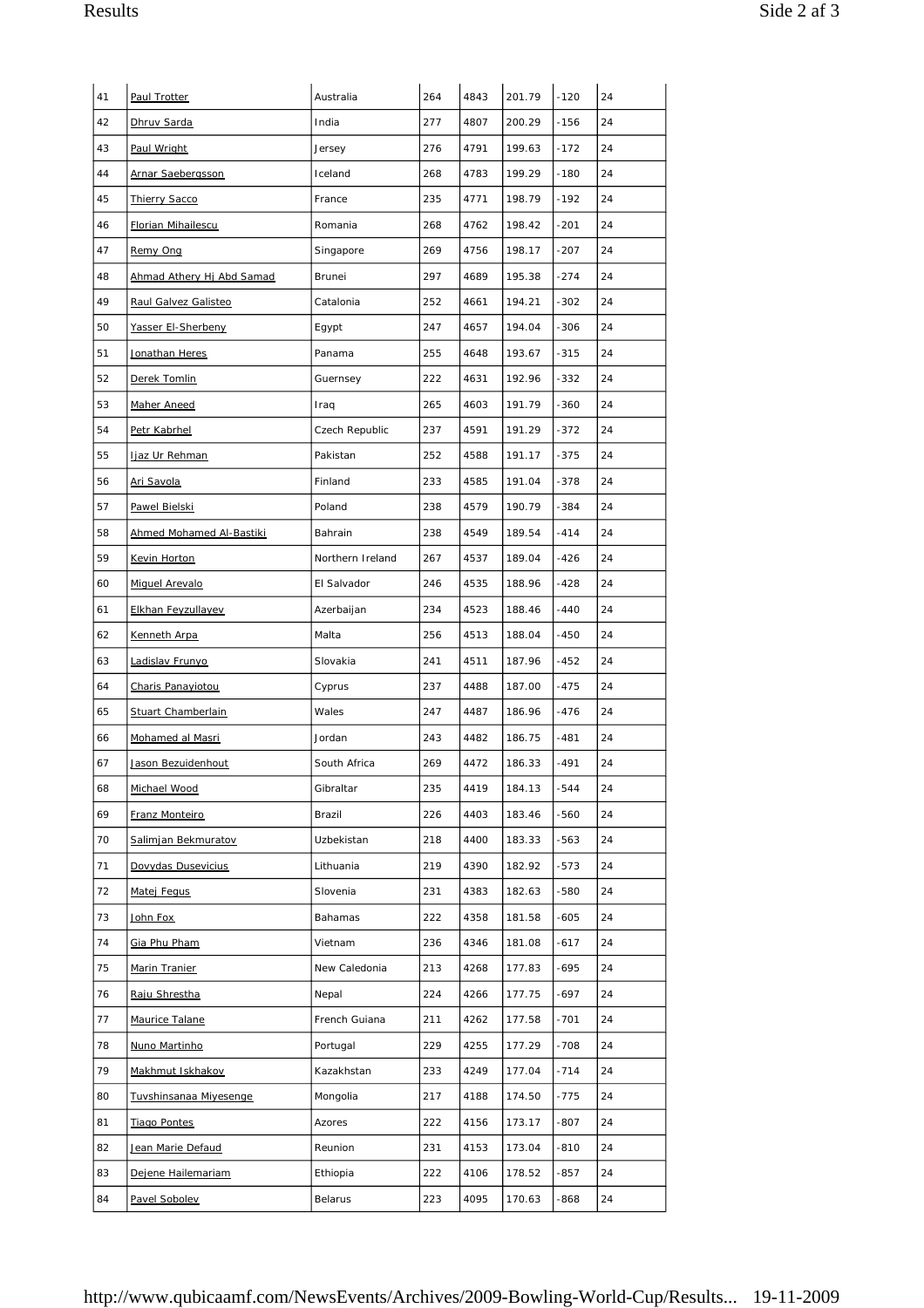| 85 | Redha El Fezzani | Libya   | 201 | 3965 | 165.21 | -998    | 24 |
|----|------------------|---------|-----|------|--------|---------|----|
| 86 | Marijan Valecic  | Croatia | 201 | 3932 | 163.83 | $-1031$ | 24 |
| 87 | Khaled Meziou    | Tunisia | 193 | 3793 | 158.04 | $-1170$ | 24 |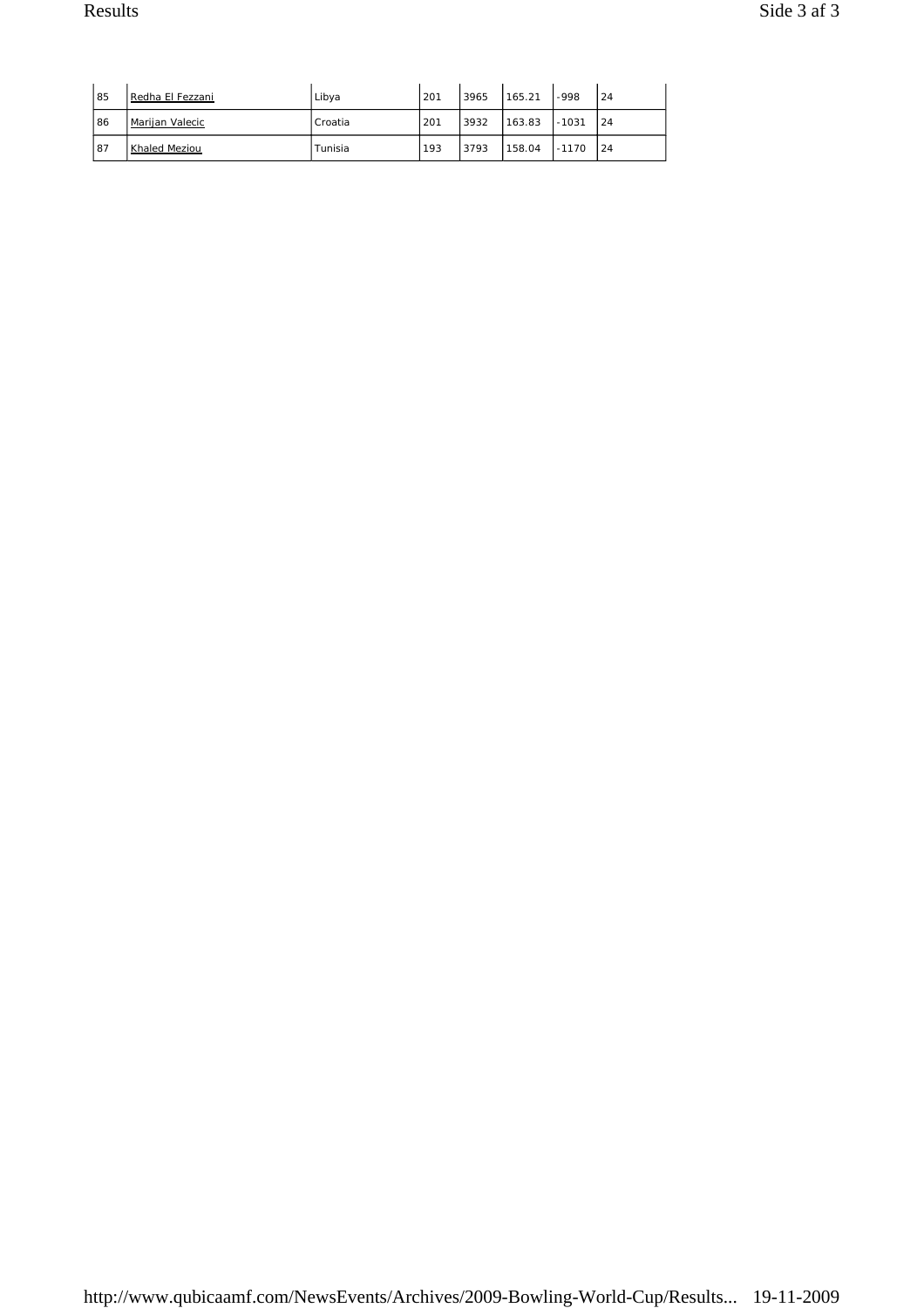#### **Men - Quarter Finals (Top 24)**

| Pos            | Name                   | Country        | High        | Total | <b>AVG</b> | Cuts   | $#$ Games |
|----------------|------------------------|----------------|-------------|-------|------------|--------|-----------|
| 1              | Choi Yong-Kyu          | Korea          | 279         | 7358  | 229.94     | 520    | 32        |
| $\overline{c}$ | Ryan Leonard Lalisang  | Indonesia      | 279         | 7201  | 225.03     | 363    | 32        |
| 3              | Martin Larsen          | Sweden         | 298         | 7169  | 224.03     | 331    | 32        |
| $\overline{4}$ | Michael Schmidt        | Canada         | 279         | 7165  | 223.91     | 327    | 32        |
| 5              | Walter Ray Williams Jr | <b>USA</b>     | 298<br>6984 |       | 218.25     | 146    | 32        |
| 6              | Zulmazran Zulkifli     | Malaysia       | 257<br>6956 |       | 217.38     | 118    | 32        |
| $\overline{7}$ | Surasak Manuwong       | Thailand       | 258         | 6894  | 215.44     | 56     | 32        |
| 8              | Hussain Al Suwaidi     | <b>UAE</b>     | 258         | 6838  | 213.69     | 0      | 32        |
| 9              | <b>Wicky Yeung</b>     | Hong Kong      | 247         | 6829  | 213.41     | $-9$   | 32        |
| 10             | <b>Arturs Levikins</b> | Latvia         | 254         | 6819  | 213.09     | $-19$  | 32        |
| 11             | Mykhaylo Kalika        | Ukraine        | 289         | 6793  | 212.28     | $-45$  | 32        |
| 12             | Thomas Larsen          | <b>Denmark</b> | 266         | 6754  | 211.06     | $-84$  | 32        |
| 13             | Mark Kerr              | Scotland       | 287         | 6748  | 210.88     | $-90$  | 32        |
| 14             | Kert Truus             | Estonia        | 279         | 6721  | 210.03     | $-117$ | 32        |
| 15             | Gabriel Sanchez        | Puerto Rico    | 257         | 6718  | 209.94     | $-120$ | 32        |
| 16             | Darren Cundy           | England        | 268         | 6715  | 209.84     | $-123$ | 32        |
| 17             | Daniel Falconi         | Mexico         | 266         | 6701  | 209.41     | $-137$ | 32        |
| 18             | <b>Maarten Pittens</b> | Netherlands    | 255         | 6677  | 208.66     | $-161$ | 32        |
| 19             | David Canady           | Germany        | 259         | 6672  | 208.50     | $-166$ | 32        |
| 20             | Basel Al-Anzi          | Kuwait         | 256         | 6661  | 208.16     | $-177$ | 32        |
| 21             | Ryo Yamanaka           | Japan          | 272         | 6634  | 207.31     | $-204$ | 32        |
| 22             | Choi Io Fai            | Macau          | 257         | 6538  | 204.31     | $-300$ | 32        |
| 23             | Alan Bride             | Ireland        | 245         | 6508  | 203.38     | $-330$ | 32        |
| 24             | Sonny Requerra         | New Zealand    | 238         | 6468  | 202.13     | $-370$ | 32        |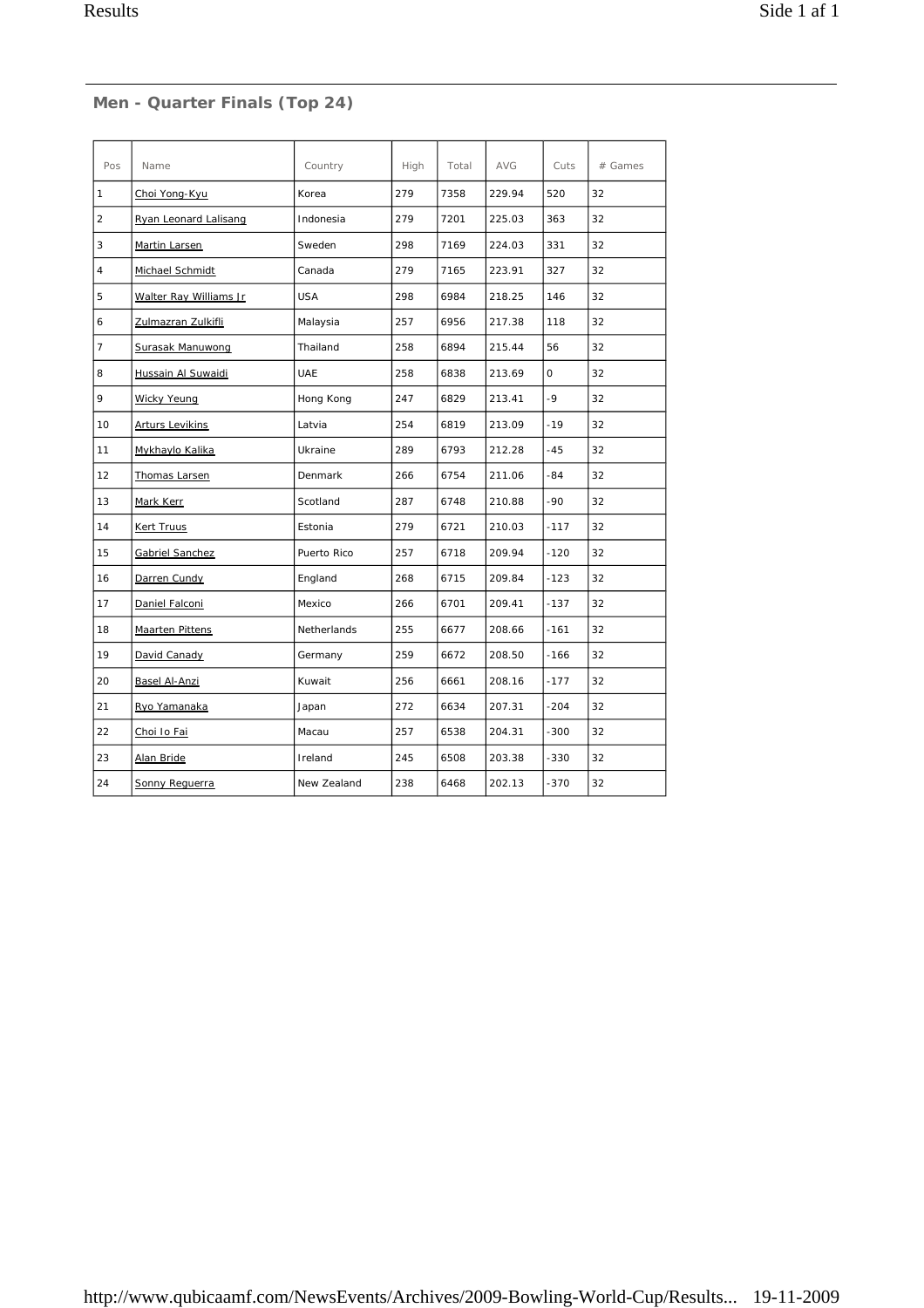# **Men - Semi Finals (Top 8)**

| Pos            | Name                               | Country    | High | Total | <b>AVG</b> | Cuts   | #     | Total<br>inc. | #Win           | #Ties | #Loss          |
|----------------|------------------------------------|------------|------|-------|------------|--------|-------|---------------|----------------|-------|----------------|
|                |                                    |            |      |       |            |        | Games | bonus         |                |       |                |
| 1              | Choi Yong-Kyu                      | Korea      | 300  | 9122  | 228.05     | 194    | 40    | 9182          | $\overline{2}$ |       | 6              |
| 2              | Michael Schmidt                    | Canada     | 279  | 8912  | 222.80     | 74     | 40    | 9062          | 5              |       | 3              |
| 3              | Leonard<br><b>Ryan</b><br>Lalisang | Indonesia  | 279  | 8898  | $222.45$ 0 |        | 40    | 8988          | 3              |       | 5              |
| $\overline{4}$ | Martin Larsen                      | Sweden     | 298  | 8844  | 221.10     | $-24$  | 40    | 8964          | $\overline{4}$ |       | 4              |
| 5              | Walter<br>Ray<br>Williams Jr       | <b>USA</b> | 298  | 8739  | 218.48     | -69    | 40    | 8919          | 6              |       | $\overline{2}$ |
| 6              | Zulmazran Zulkifli                 | Malaysia   | 257  | 8722  | 218.05     | $-146$ | 40    | 8842          | $\overline{4}$ |       | 4              |
| $\overline{7}$ | Surasak<br>Manuwong                | Thailand   | 258  | 8593  | 214.83     | $-245$ | 40    | 8743          | 5              |       | 3              |
| 8              | Hussain Al Suwaidi                 | <b>UAE</b> | 258  | 8422  | 210.55     | $-476$ | 40    | 8512          | 3              |       | 5              |